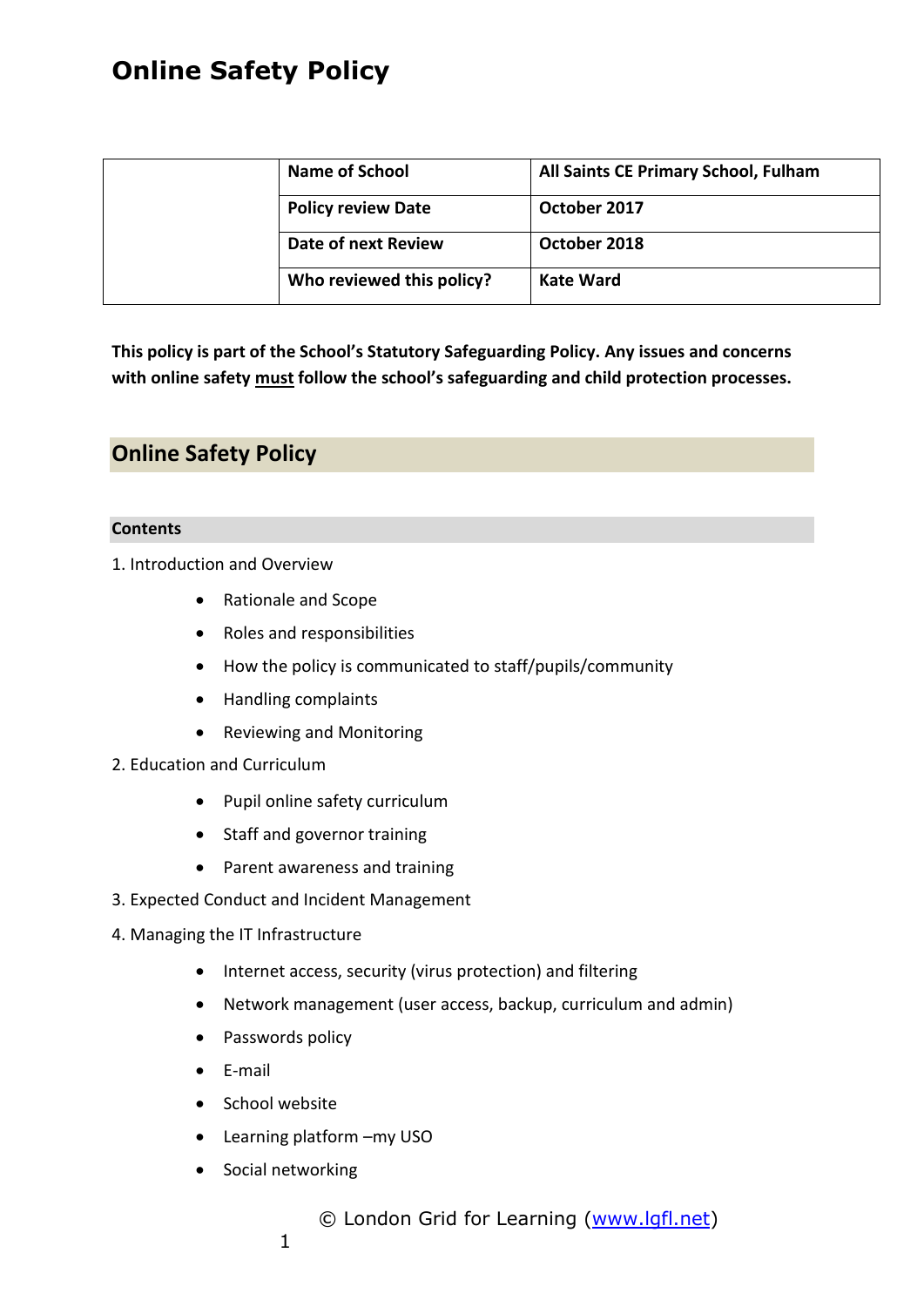Video Conferencing

### 5. Data Security

- Management Information System access
- Data transfer
- Asset Disposal
- 6. Equipment and Digital Content
	- Personal mobile phones and devices
	- Digital images and video

#### Appendices

- A1: Acceptable Use Agreement (Staff, Volunteers and Governors)
- A2: Acceptable Use Agreements (Pupils adapted for phase)
- A3: Acceptable Use Agreement including photo/video permission (Parents)
- A4: Protocol for responding to online safety incidents <http://www.lgfl.net/esafety/Pages/policies-acceptable-use.aspx> - handling infringements [http://www.digitallyconfident.org/images/resources/first-line-information](http://www.digitallyconfident.org/images/resources/first-line-information-support-HQ.pdf)[support-HQ.pdf](http://www.digitallyconfident.org/images/resources/first-line-information-support-HQ.pdf) - page 23 onwards
- A5: Prevent: Radicalisation and Extremism
- A6: Data security: Use of IT systems and Data transfer

Search and Confiscation guidance from DfE [https://www.gov.uk/government/publications/searching-screening-and](https://www.gov.uk/government/publications/searching-screening-and-confiscation)[confiscation](https://www.gov.uk/government/publications/searching-screening-and-confiscation)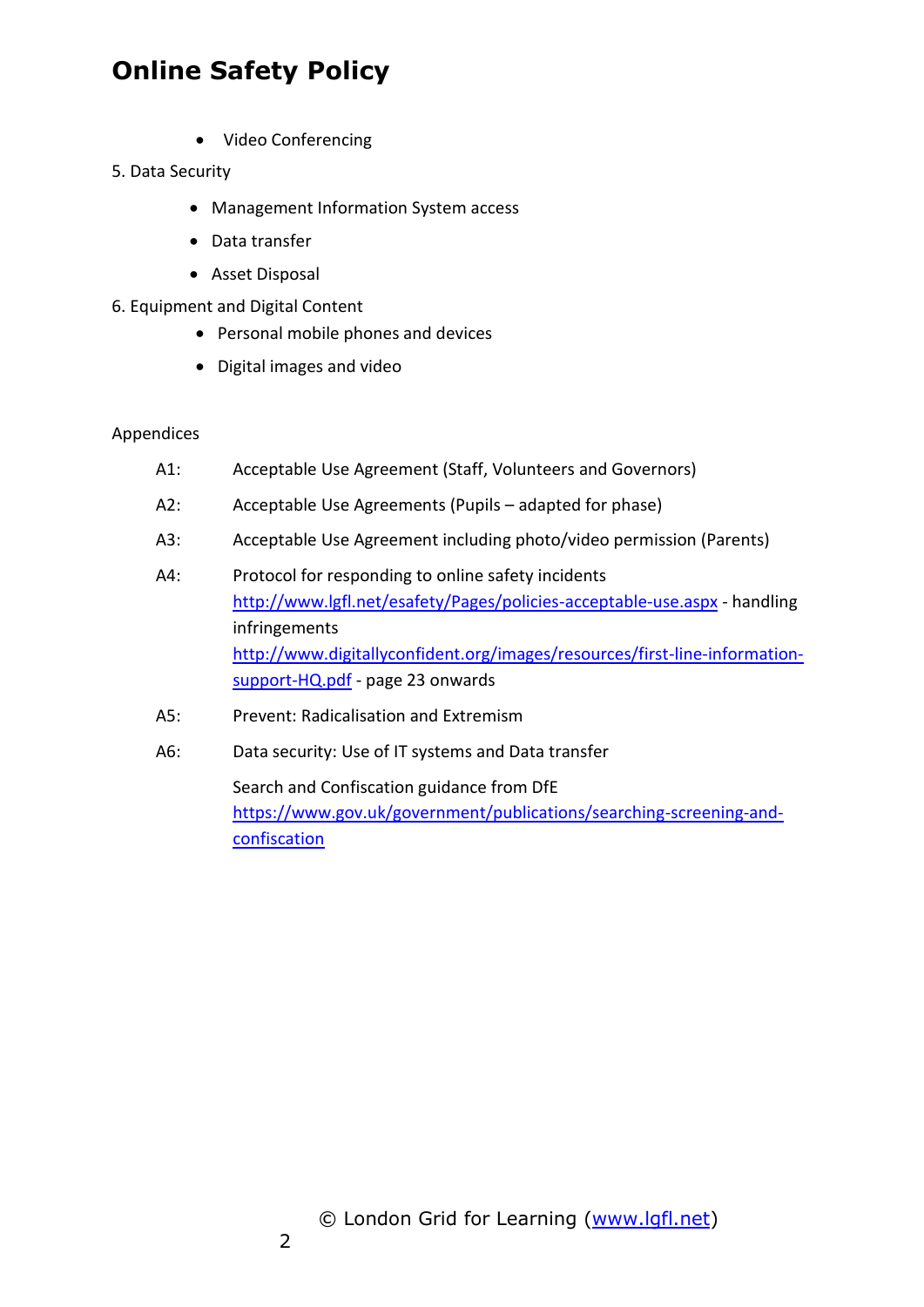#### **1. Introduction and Overview**

#### **Rationale**

#### **The purpose of this policy is to:**

- Set out the key principles expected of all members of the school community at All Saints CE Primary School, Fulham with respect to the use of IT-based technologies.
- Safeguard and protect the children and staff.
- Assist school staff working with children to work safely and responsibly with the Internet and other IT and communication technologies and to monitor their own standards and practice.
- Set clear expectations of behaviour and/or codes of practice relevant to responsible use of the Internet for educational, personal or recreational use for the whole school community.
- Have clear structures to deal with online abuse such as online bullying [noting that these need to be cross referenced with other school policies].
- Ensure that all members of the school community are aware that unlawful or unsafe behaviour is unacceptable and that, where appropriate, disciplinary or legal action will be taken.
- Minimise the risk of misplaced or malicious allegations made against adults who work with students.

#### **The main areas of risk for our school community can be summarised as follows:**

#### Content

- Exposure to inappropriate content
- Lifestyle websites promoting harmful behaviours
- Hate content
- Content validation: how to check authenticity and accuracy of online content

#### **Contact**

- Grooming (sexual exploitation, radicalisation etc.)
- Online bullying in all forms
- Social or commercial identity theft, including passwords

#### **Conduct**

- Aggressive behaviours (bullying)
- Privacy issues, including disclosure of personal information
- Digital footprint and online reputation

© London Grid for Learning [\(www.lgfl.net\)](http://www.lgfl.net/)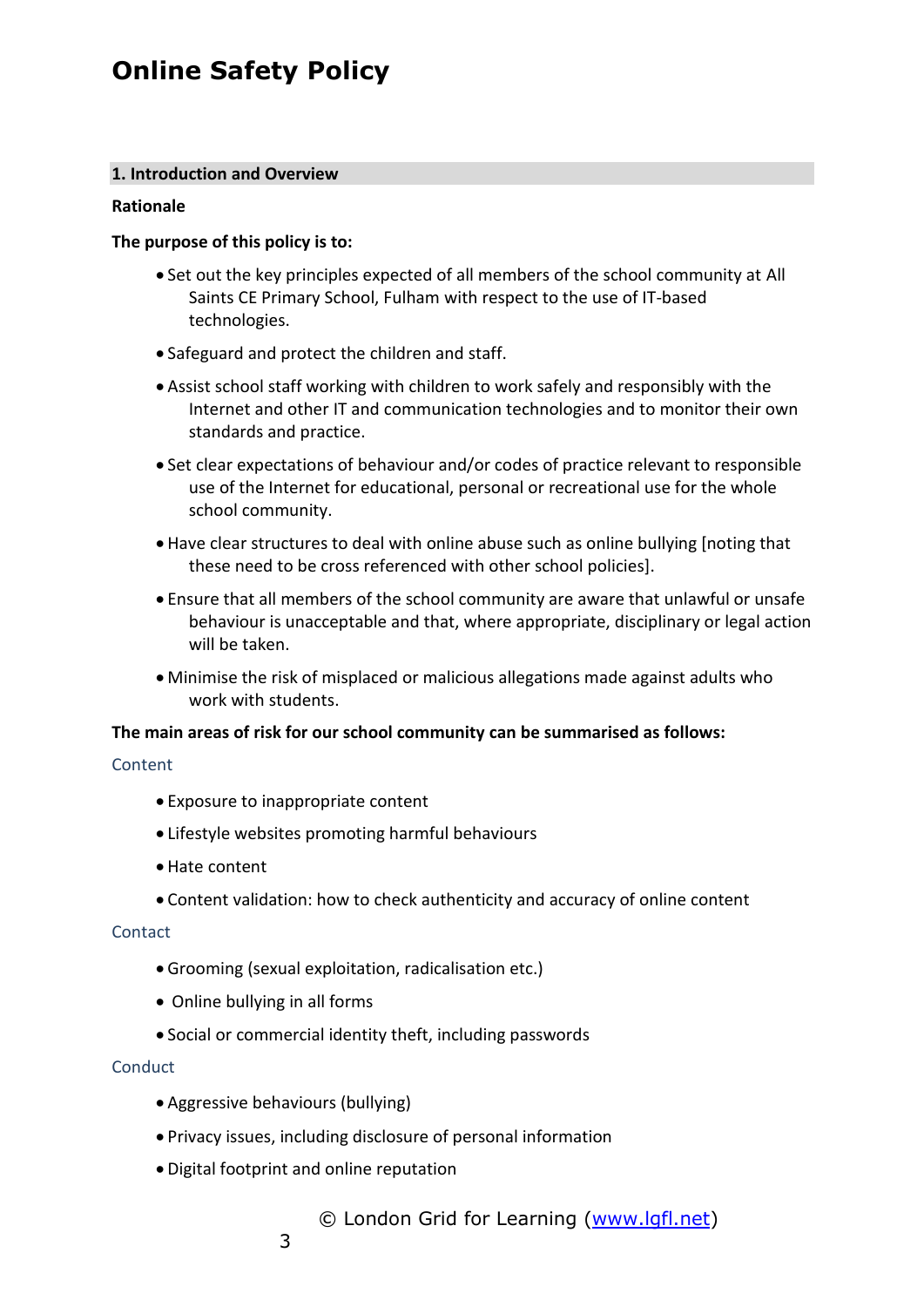- Health and well-being (amount of time spent online, gambling, body image)
- Sexting
- Copyright (little care or consideration for intellectual property and ownership)

#### **Scope**

This policy applies to all members of All Saints CE Primary School community (including staff, students/pupils, volunteers, parents/carers, visitors, community users) who have access to and are users of All Saints IT systems, both in and out of All Saints.

#### **Roles and responsibilities**

| Role        | <b>Key Responsibilities</b>                                                                                                                                                        |
|-------------|------------------------------------------------------------------------------------------------------------------------------------------------------------------------------------|
| Headteacher | Must be adequately trained in off-line and online safeguarding, in-<br>$\bullet$<br>line with statutory guidance and relevant Local Safeguarding<br>Children Board (LSCB) guidance |
|             | To lead a 'safeguarding' culture, ensuring that online safety is fully<br>integrated with whole school safeguarding.                                                               |
|             | To take overall responsibility for online safety provision                                                                                                                         |
|             | • To take overall responsibility for data management and<br>information security (SIRO) ensuring school's provision follows best<br>practice in information handling               |
|             | • To ensure the school uses appropriate IT systems and services<br>including, filtered Internet Service, e.g. LGfL services                                                        |
|             | To be responsible for ensuring that all staff receive suitable training<br>to carry out their safeguarding and online safety roles                                                 |
|             | To be aware of procedures to be followed in the event of a serious<br>online safety incident                                                                                       |
|             | Ensure suitable 'risk assessments' undertaken so the curriculum<br>meets needs of pupils, including risk of children being radicalised                                             |
|             | To receive regular monitoring reports from the Online Safety Co-<br>ordinator                                                                                                      |
|             | To ensure that there is a system in place to monitor and support<br>staff who carry out internal online safety procedures, e.g. network<br>manager                                 |
|             | To ensure Governors are regularly updated on the nature and<br>$\bullet$<br>effectiveness of the school's arrangements for online safety                                           |
|             | To ensure school website includes relevant information.                                                                                                                            |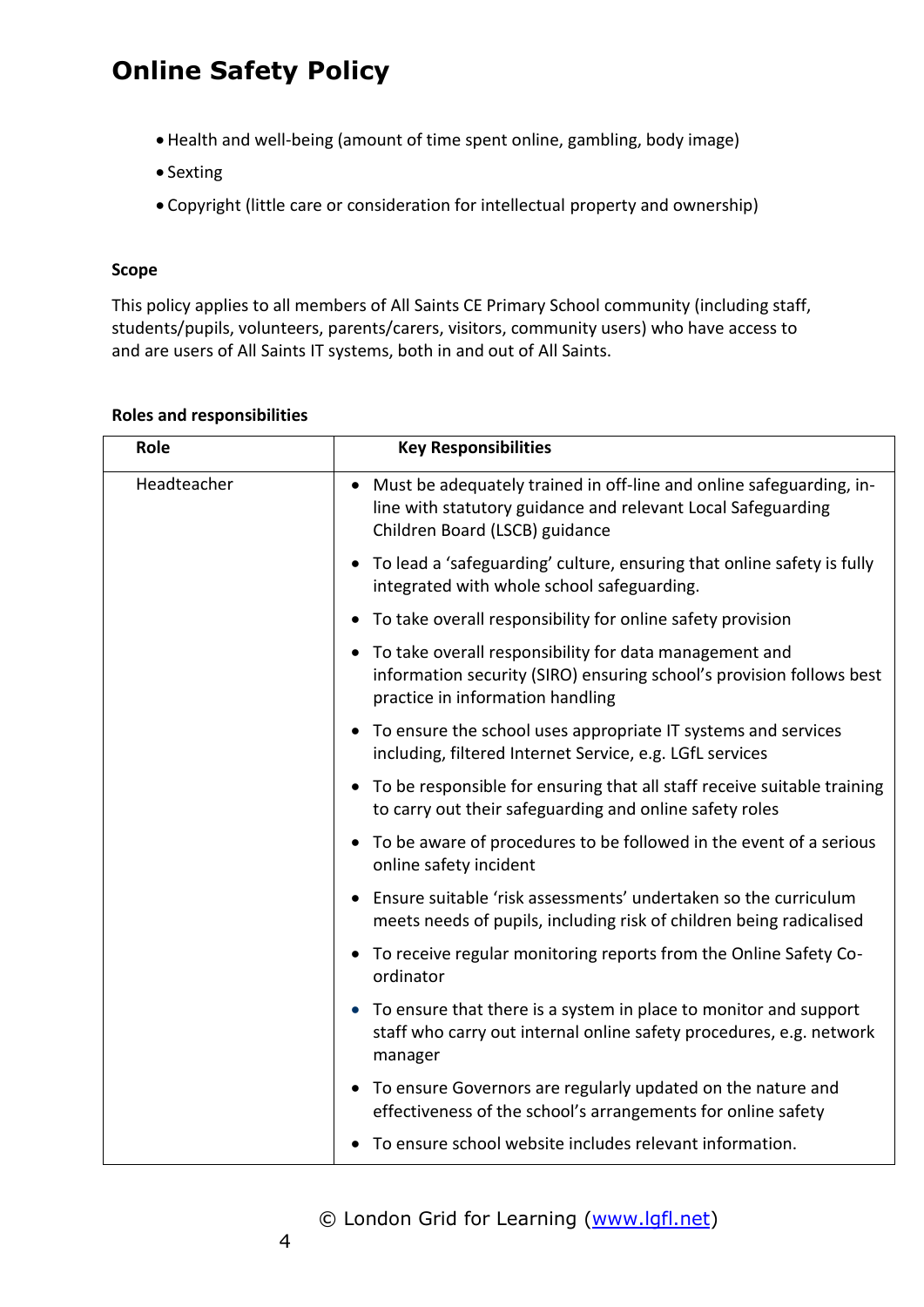| Role                                                                      | <b>Key Responsibilities</b>                                                                                                                                                                |
|---------------------------------------------------------------------------|--------------------------------------------------------------------------------------------------------------------------------------------------------------------------------------------|
| Online Safety Co-<br>ordinator/Designated<br><b>Child Protection Lead</b> | Take day to day responsibility for online safety issues and a leading<br>role in establishing and reviewing the school's online safety<br>policy/documents                                 |
| (This may be the same<br>person)                                          | Promote an awareness and commitment to online safety<br>throughout the school community                                                                                                    |
|                                                                           | Ensure that online safety education is embedded within the<br>curriculum                                                                                                                   |
|                                                                           | Liaise with school technical staff where appropriate<br>$\bullet$                                                                                                                          |
|                                                                           | To communicate regularly with SLT and the designated online safety<br>$\bullet$<br>Governor/committee to discuss current issues, review incident logs<br>and filtering/change control logs |
|                                                                           | • To ensure that all staff are aware of the procedures that need to be<br>followed in the event of an online safety incident                                                               |
|                                                                           | To ensure that online safety incidents are logged as a safeguarding<br>$\bullet$<br>incident                                                                                               |
|                                                                           | Facilitate training and advice for all staff<br>$\bullet$                                                                                                                                  |
|                                                                           | Oversee any pupil surveys / pupil feedback on online safety issues                                                                                                                         |
|                                                                           | Liaise with the Local Authority and relevant agencies                                                                                                                                      |
|                                                                           | Is regularly updated in online safety issues and legislation, and be<br>aware of the potential for serious child protection concerns.                                                      |
| Governors/Safeguarding<br>governor (including                             | To ensure that the school has in place policies and practices to keep<br>$\bullet$<br>the children and staff safe online                                                                   |
| online safety)                                                            | To approve the Online Safety Policy and review the effectiveness of<br>the policy                                                                                                          |
|                                                                           | To support the school in encouraging parents and the wider<br>$\bullet$<br>community to become engaged in online safety activities                                                         |
|                                                                           | The role of the online safety Governor will include: regular review<br>$\bullet$<br>with the online safety Co-ordinator.                                                                   |
| <b>Computing Curriculum</b><br>Leader                                     | To oversee the delivery of the online safety element of the<br>$\bullet$<br>Computing curriculum                                                                                           |
| <b>Network</b>                                                            | To report online safety related issues that come to their attention,<br>$\bullet$                                                                                                          |
| Manager/technician                                                        | to the Online Safety Coordinator                                                                                                                                                           |
|                                                                           | To manage the school's computer systems, ensuring<br>$\bullet$<br>- school password policy is strictly adhered to.                                                                         |
|                                                                           | - systems are in place for misuse detection and malicious attack                                                                                                                           |
|                                                                           | (e.g. keeping virus protection up to date)                                                                                                                                                 |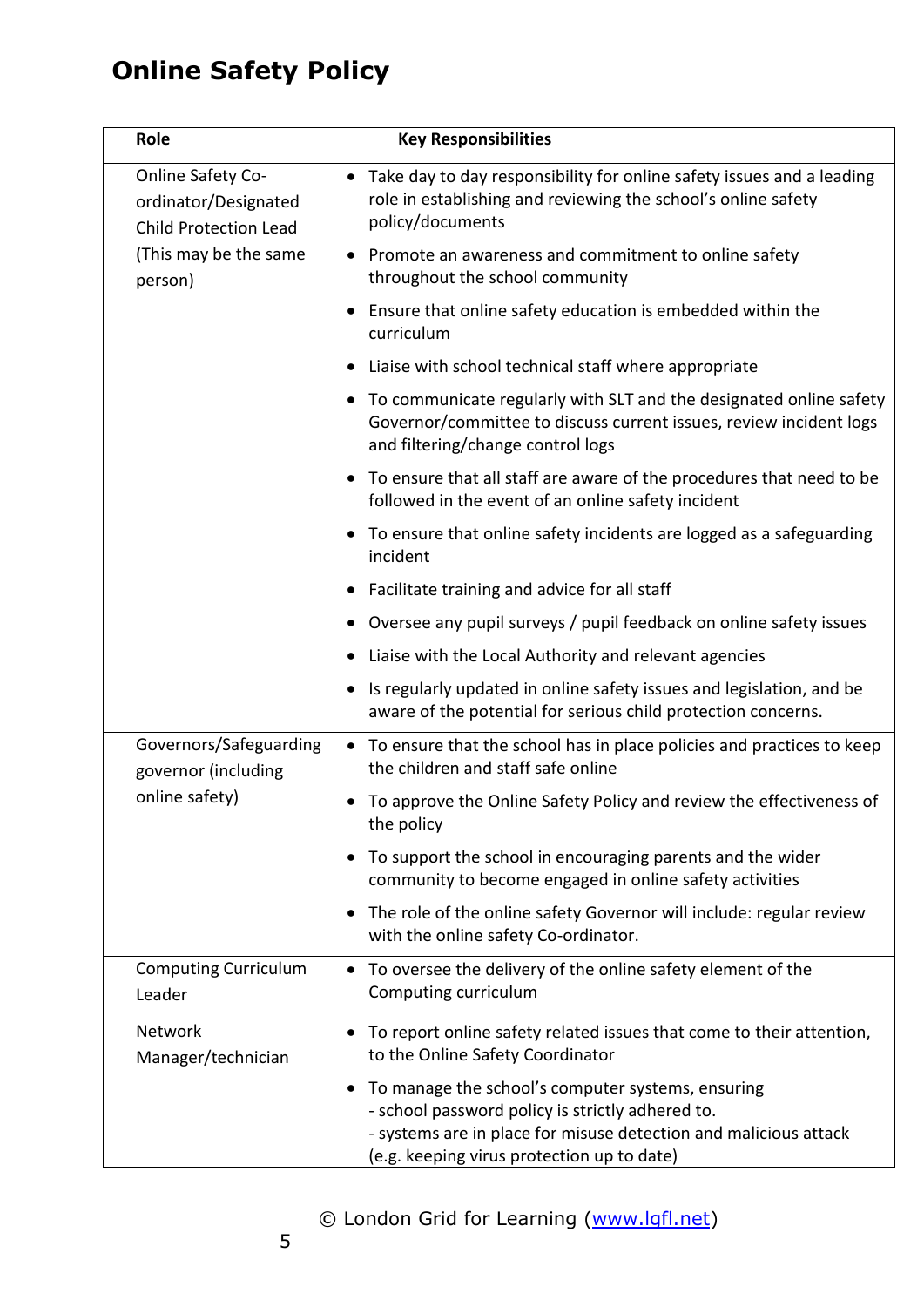| Role                                      | <b>Key Responsibilities</b>                                                                                                                                                                               |
|-------------------------------------------|-----------------------------------------------------------------------------------------------------------------------------------------------------------------------------------------------------------|
|                                           | - access controls/encryption exist to protect personal and sensitive<br>information held on school-owned devices<br>- the school's policy on web filtering is applied and updated on a<br>regular basis   |
|                                           | • That they keep up to date with the school's online safety policy and<br>technical information in order to effectively carry out their online<br>safety role and to inform and update others as relevant |
|                                           | • That the use of school technology and online platforms are regularly<br>monitored and that any misuse/attempted misuse is reported to the<br>online safety co-ordinator/Headteacher                     |
|                                           | To ensure appropriate backup procedures and disaster recovery<br>$\bullet$<br>plans are in place                                                                                                          |
|                                           | To keep up-to-date documentation of the school's online security<br>$\bullet$<br>and technical procedures                                                                                                 |
| Data and Information                      | To ensure that the data they manage is accurate and up-to-date                                                                                                                                            |
| (Asset Owners)<br>Managers (IAOs)         | Ensure best practice in information management. i.e. have<br>appropriate access controls in place, that data is used, transferred<br>and deleted in-line with data protection requirements.               |
|                                           | The school must be registered with Information Commissioner                                                                                                                                               |
| <b>LGfL Nominated</b><br>contact(s)       | • To ensure all LGfL services are managed on behalf of the school<br>following data handling procedures as relevant                                                                                       |
| <b>Teachers</b>                           | To embed online safety in the curriculum<br>$\bullet$                                                                                                                                                     |
|                                           | To supervise and guide pupils carefully when engaged in learning<br>$\bullet$<br>activities involving online technology (including, extra-curricular and<br>extended school activities if relevant)       |
|                                           | To ensure that pupils are fully aware of research skills and are fully<br>$\bullet$<br>aware of legal issues relating to electronic content such as copyright<br>laws                                     |
| All staff, volunteers and<br>contractors. | To read, understand, sign and adhere to the school staff Acceptable<br>$\bullet$<br>Use Agreement/Policy, and understand any updates annually. The<br>AUP is signed by new staff on induction.            |
|                                           | To report any suspected misuse or problem to the online safety<br>coordinator                                                                                                                             |
|                                           | To maintain an awareness of current online safety issues and<br>guidance e.g. through CPD                                                                                                                 |
|                                           | To model safe, responsible and professional behaviours in their own<br>use of technology                                                                                                                  |

© London Grid for Learning [\(www.lgfl.net\)](http://www.lgfl.net/)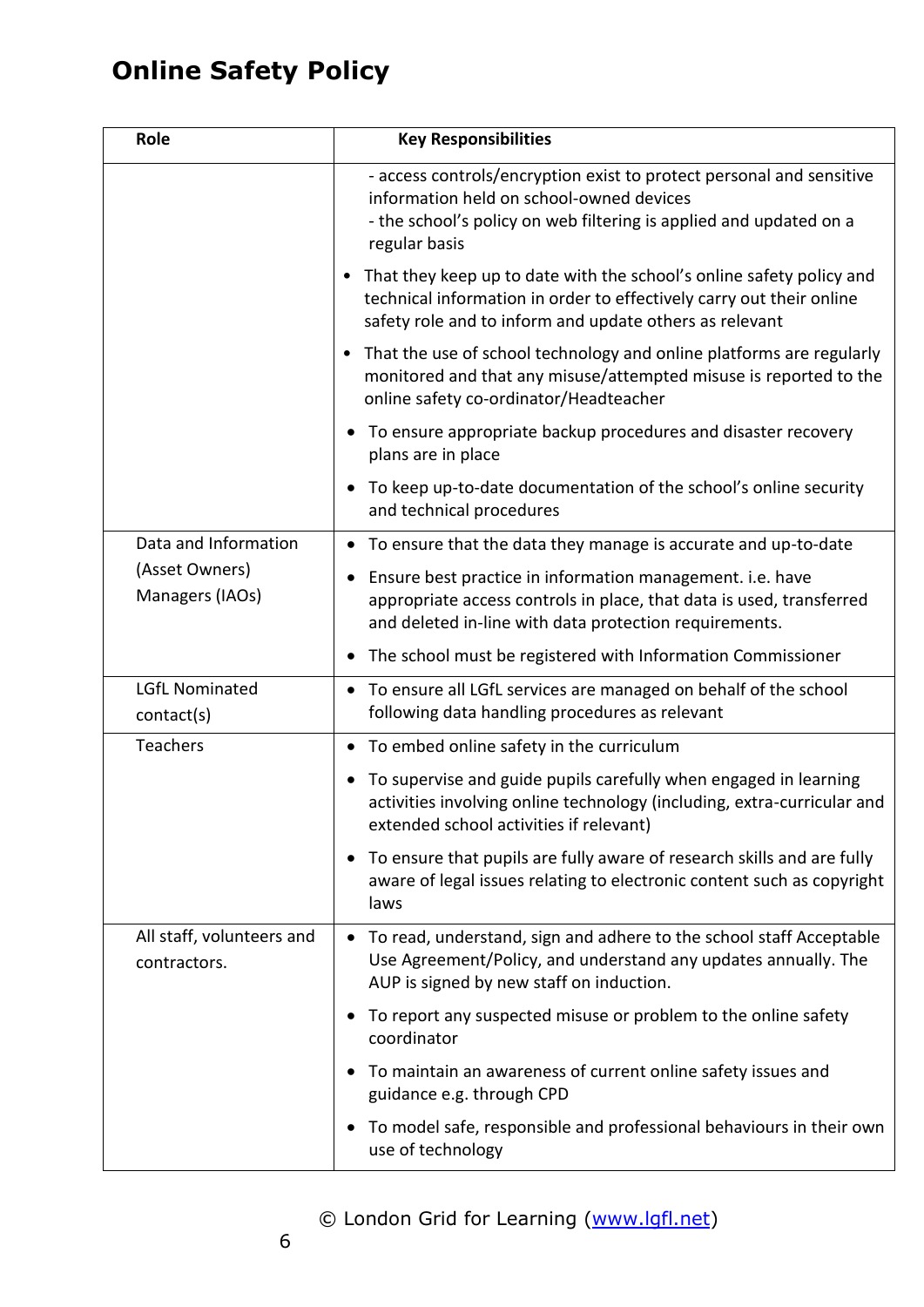| Role                                              | <b>Key Responsibilities</b>                                                                                                                                                                                                                                                                                      |
|---------------------------------------------------|------------------------------------------------------------------------------------------------------------------------------------------------------------------------------------------------------------------------------------------------------------------------------------------------------------------|
|                                                   | <b>Exit strategy</b>                                                                                                                                                                                                                                                                                             |
|                                                   | At the end of the period of employment/volunteering to return any<br>equipment or devices loaned by the school. This will include leaving<br>PIN numbers, IDs and passwords to allow devices to be reset, or<br>meeting with line manager and technician on the last day to log in<br>and allow a factory reset. |
| Pupils                                            | Read, understand, sign and adhere to the Student/Pupil Acceptable<br>٠<br>Use Policy annually                                                                                                                                                                                                                    |
|                                                   | To understand the importance of reporting abuse, misuse or access<br>$\bullet$<br>to inappropriate materials                                                                                                                                                                                                     |
|                                                   | To know what action to take if they or someone they know feels<br>$\bullet$<br>worried or vulnerable when using online technology                                                                                                                                                                                |
|                                                   | To understand the importance of adopting safe behaviours and<br>$\bullet$<br>good online safety practice when using digital technologies out of<br>school and realise that the school's online safety policy covers their<br>actions out of school                                                               |
|                                                   | To contribute to any 'pupil voice' / surveys that gathers information<br>$\bullet$<br>of their online experiences                                                                                                                                                                                                |
| Parents/carers                                    | To read, understand and promote the school's Pupil Acceptable Use<br>$\bullet$<br>Agreement with their child/children                                                                                                                                                                                            |
|                                                   | to consult with the school if they have any concerns about their<br>$\bullet$<br>children's use of technology                                                                                                                                                                                                    |
|                                                   | to support the school in promoting online safety and endorse the<br>Parents' Acceptable Use Agreement which includes the pupils' use<br>of the Internet and the school's use of photographic and video<br>images                                                                                                 |
| <b>External groups</b><br>including Parent groups | Any external individual/organisation will sign an Acceptable Use<br>agreement prior to using technology or the Internet within school                                                                                                                                                                            |
|                                                   | to support the school in promoting online safety                                                                                                                                                                                                                                                                 |
|                                                   | To model safe, responsible and positive behaviours in their own use<br>of technology.                                                                                                                                                                                                                            |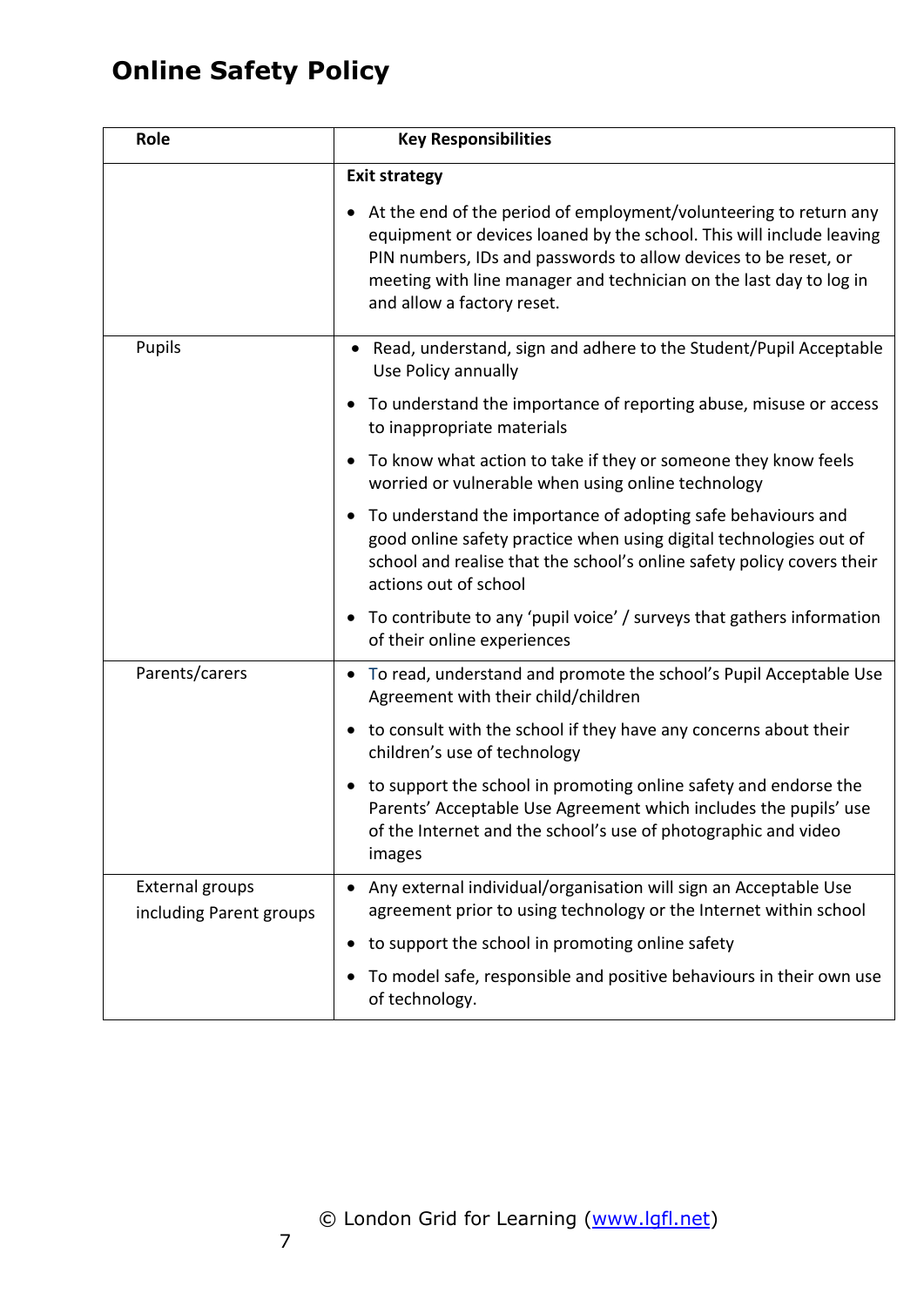### **Communication:**

The policy will be communicated to staff/pupils/community in the following ways:

- Policy to be posted on the school website/ my USO.
- Policy to be part of school induction pack for new staff.
- Regular updates and training on online safety for all staff.
- Acceptable use agreements discussed with staff and pupils at the start of each year. Acceptable use agreements to be issued to whole school community, on entry to the school.

#### **Handling Incidents:**

- The school will take all reasonable precautions to ensure online safety.
- Staff and pupils are given information about infringements in use and possible sanctions.
- Online Safety Coordinator acts as first point of contact for any incident.
- Any suspected online risk or infringement is reported to Online Safety Coordinator that day
- Any concern about staff misuse is always referred directly to the Headteacher, unless the concern is about the Headteacher in which case the compliant is referred to the Chair of Governors and the LADO (Local Authority's Designated Officer).

### **Handling a sexting / nude selfie incident:**

[UKCCIS "Sexting in schools and colleges"](http://sexting.lgfl.net/) should be used. This extract gives the initial actions that should be taken:

There should always be an initial review meeting, led by the DSL. This should consider the initial evidence and aim to establish:

- Whether there is an immediate risk to a young person or young people *When assessing the risks the following should be considered:* 
	- o Why was the imagery shared? Was the young person coerced or put under pressure to produce the imagery?
	- $\circ$  Who has shared the imagery? Where has the imagery been shared? Was it shared and received with the knowledge of the pupil in the imagery?
	- o Are there any adults involved in the sharing of imagery?
	- o What is the impact on the pupils involved?
	- o Do the pupils involved have additional vulnerabilities?
	- o Does the young person understand consent?
	- o Has the young person taken part in this kind of activity before?
- If a referral should be made to the police and/or children's social care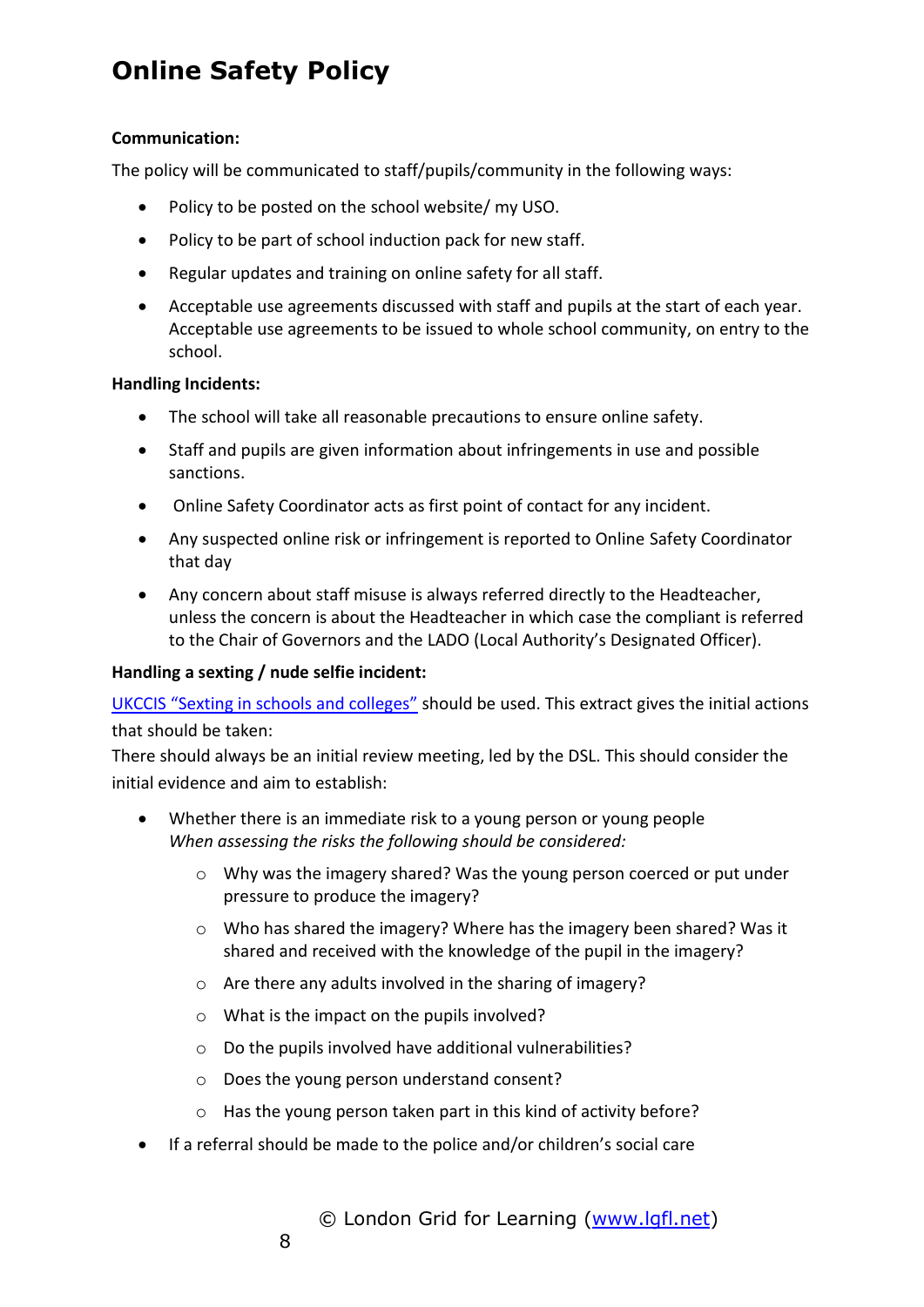- $\bullet$  If it is necessary to view the imagery in order to safeguard the young person  $-$  in most cases, imagery should not be viewed
- What further information is required to decide on the best response
- Whether the imagery has been shared widely and via what services and/or platforms. This may be unknown.
- Whether immediate action should be taken to delete or remove images from devices or online services
- Any relevant facts about the young people involved which would influence risk assessment
- If there is a need to contact another school, college, setting or individual
- Whether to contact parents or carers of the pupils involved in most cases parents should be involved

An immediate referral to police and/or children's social care should be made if at this initial stage:

- 1. The incident involves an adult
- 2. There is reason to believe that a young person has been coerced, blackmailed or groomed, or if there are concerns about their capacity to consent (for example owing to special educational needs)
- 3. What you know about the imagery suggests the content depicts sexual acts which are unusual for the young person's developmental stage, or are violent
- 4. The imagery involves sexual acts and any pupil in the imagery is under 13
- 5. You have reason to believe a pupil or pupil is at immediate risk of harm owing to the sharing of the imagery, for example, the young person is presenting as suicidal or self-harming

If none of the above apply, then a school may decide to respond to the incident without involving the police or children's social care (a school can choose to escalate the incident at any time if further information/concerns come to light).

The decision to respond to the incident without involving the police or children's social care would be made in cases when the DSL is confident that they have enough information to assess the risks to pupils involved and the risks can be managed within the school's pastoral support and disciplinary framework and if appropriate local network of support.

### **Reviewing and Monitoring Online Safety**

The online safety policy is referenced within other school policies (e.g. Safeguarding and Child Protection policy, Anti-Bullying policy, PSHE, Computing policy).

- The online safety policy will be reviewed annually or when any significant changes occur with regard to the technologies in use within the school
- There is widespread ownership of the policy and it has been agreed by the SLT and approved by Governors. All amendments to the school online safety policy will be disseminated to all members of staff and pupils.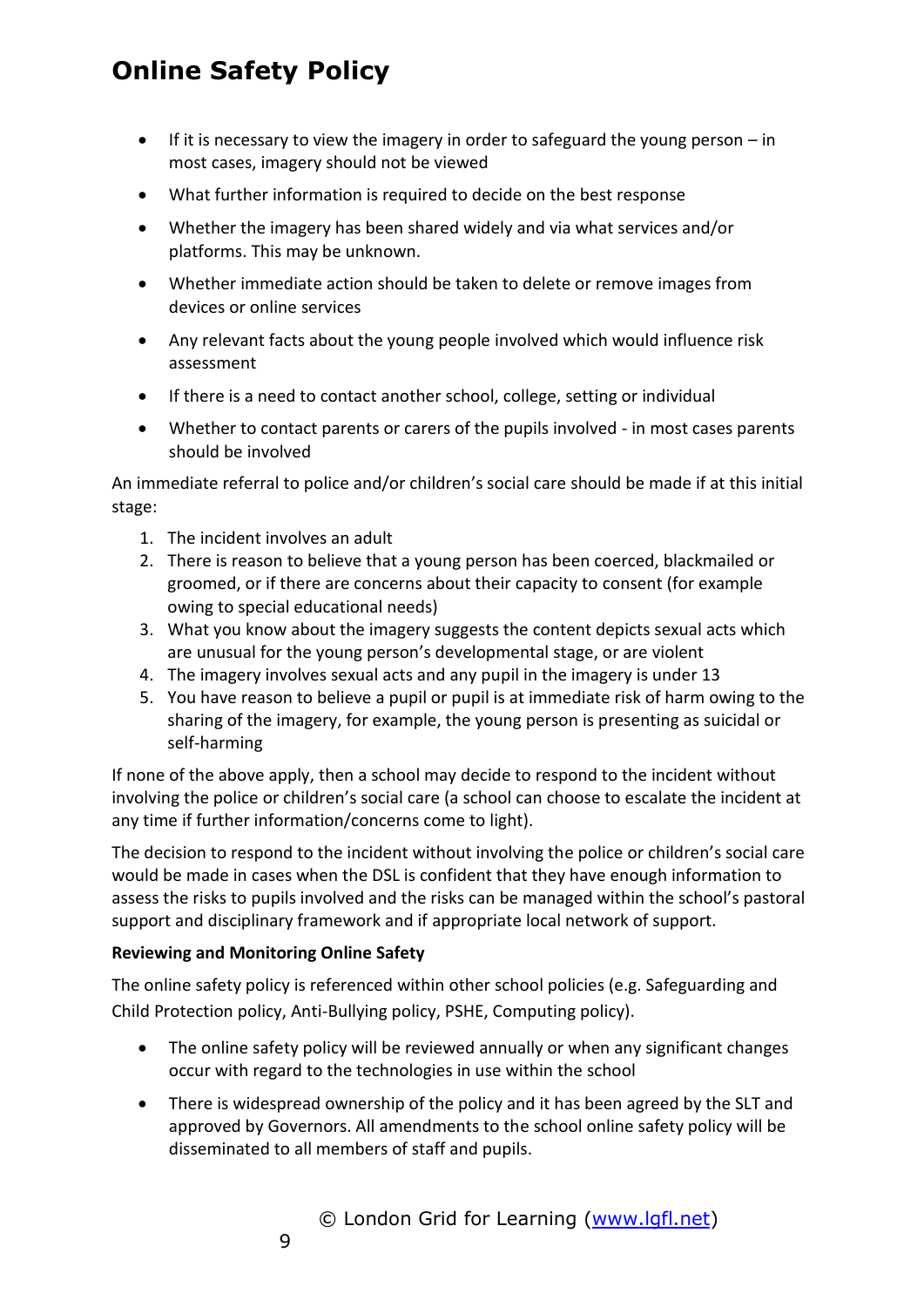#### **2. Education and Curriculum**

#### **Pupil online safety curriculum**

This school:

- has a clear, progressive online safety education programme as part of the Computing curriculum. This covers a range of skills and behaviours appropriate to their age and experience;
- plans online use carefully to ensure that it is age-appropriate and supports the learning objectives for specific curriculum areas;
- will remind students about their responsibilities through the pupil Acceptable Use Agreement(s);
- ensures staff are aware of their responsibility to model safe and responsible behaviour in their own use of technology, e.g. use of passwords, logging-off, use of content, research skills, copyright;
- ensures that staff and pupils understand issues around plagiarism; how to check copyright and also know that they must respect and acknowledge copyright/intellectual property rights;
- ensure pupils only use school-approved systems and publish within appropriately secure / age-appropriate environments.

#### **Staff and governor training**

This school:

- makes regular training available to staff on online safety issues and the school's online safety education program;
- provides, as part of the induction process, all new staff [including those on university/college placement and work experience] with information and guidance on the Online Safety Policy and the school's Acceptable Use Agreements.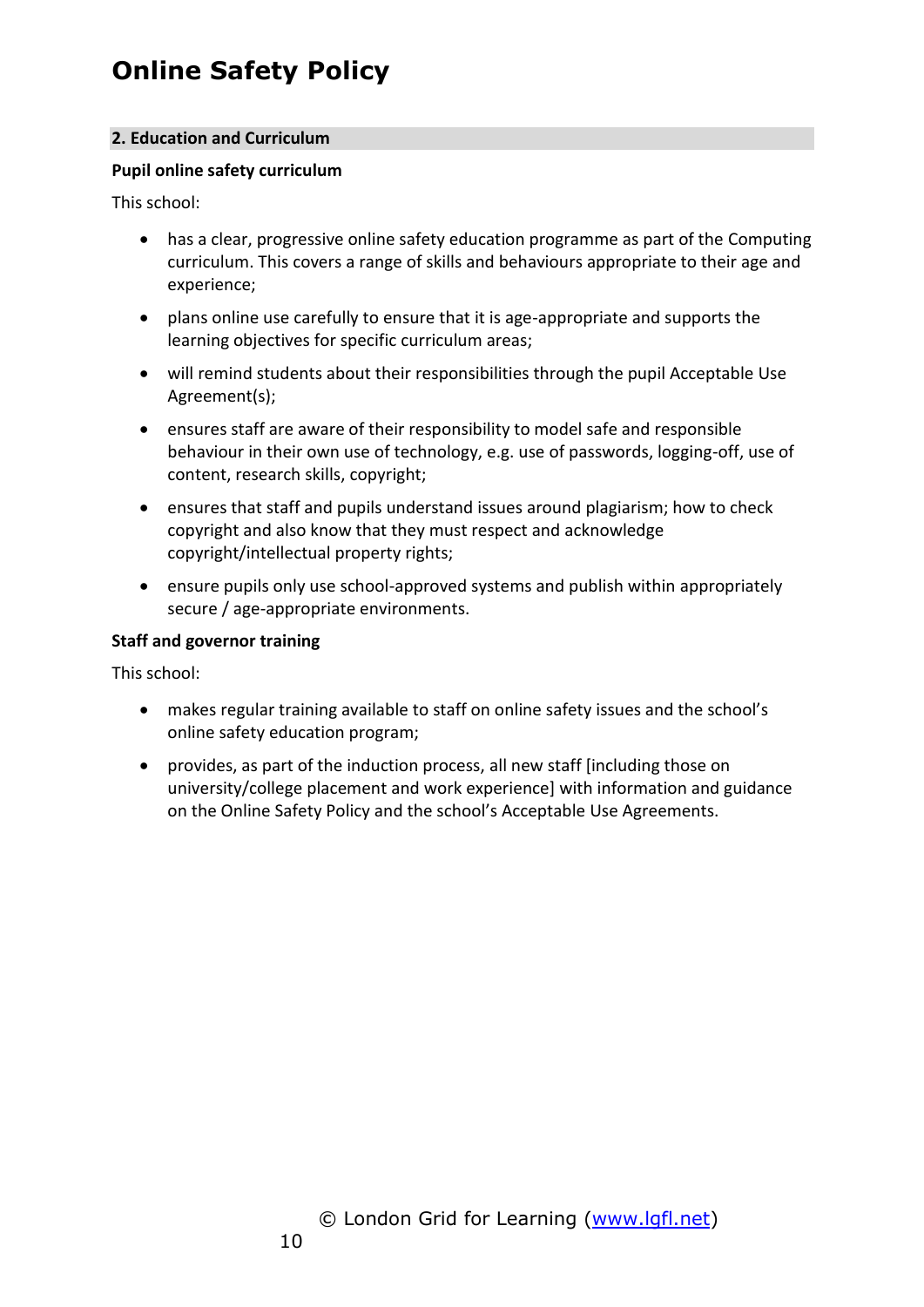#### **3. Expected Conduct and Incident management**

#### **Expected conduct**

In this school, all users:

- are responsible for using the school IT and communication systems in accordance with the relevant Acceptable Use Agreements;
- understand the significance of misuse or access to inappropriate materials and are aware of the consequences;
- understand it is essential to reporting abuse, misuse or access to inappropriate materials and know how to do so;
- understand the importance of adopting good online safety practice when using digital technologies in and out of school;
- know and understand school policies on the use of mobile and hand held devices including cameras;

#### **Staff, volunteers and contractors**

- know to be vigilant in the supervision of children at all times, as far as is reasonable, and uses common-sense strategies in learning resource areas where older pupils have more flexible access;
- know to take professional, reasonable precautions when working with pupils, previewing websites before use; using age-appropriate (pupil friendly) search engines where more open Internet searching is required with younger pupils;

#### **Parents/Carers**

- should provide consent for pupils to use the Internet, as well as other technologies, as part of the online safety acceptable use agreement form;
- should know and understand what the school's 'rules of appropriate use for the whole school community' are and what sanctions result from misuse.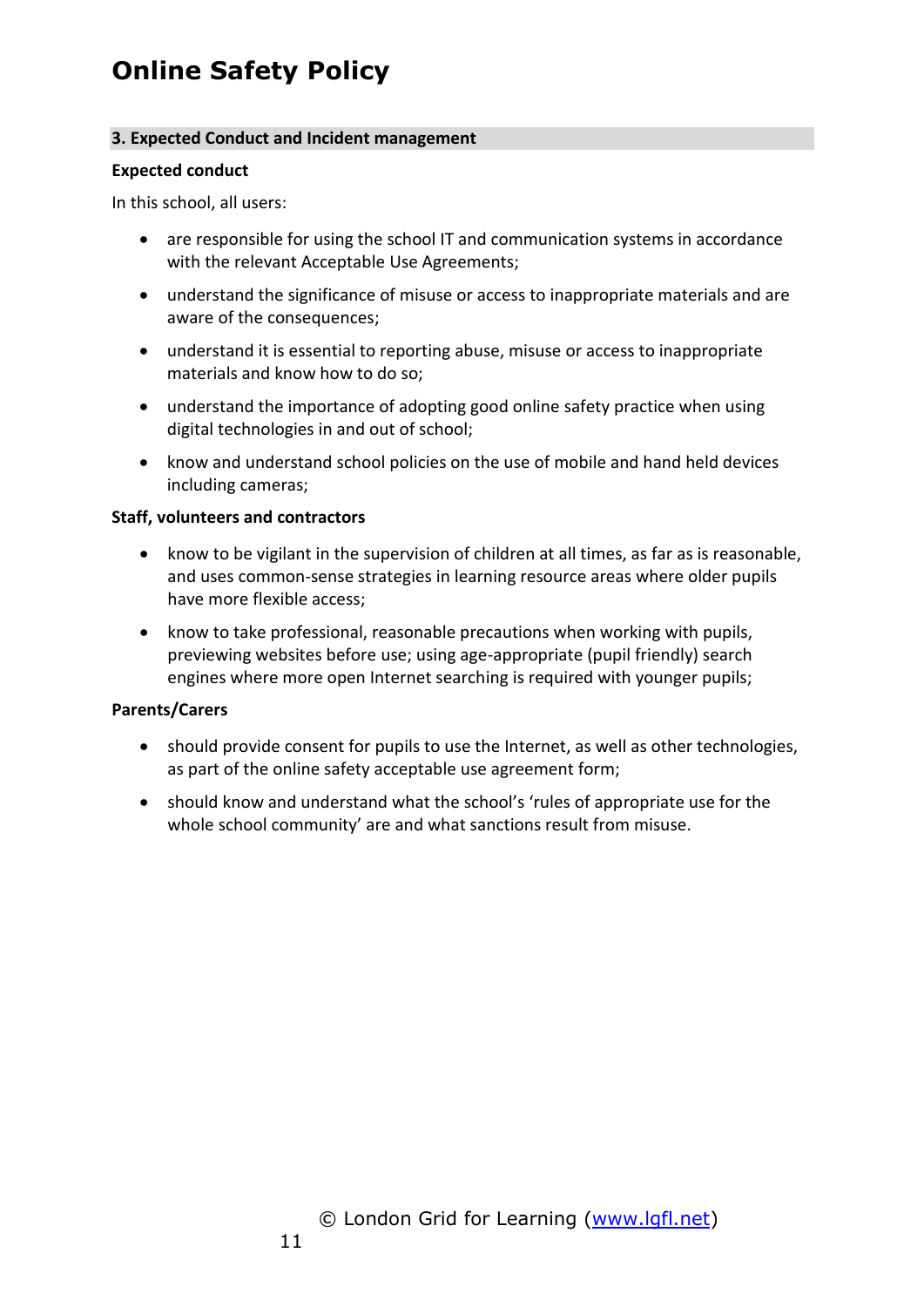#### **Incident Management**

In this school:

- there is strict monitoring and application of the online safety policy and a differentiated and appropriate range of sanctions;
- all members of the school are encouraged to be vigilant in reporting issues, in the confidence that issues will be dealt with quickly and sensitively, through the school's escalation processes;
- support is actively sought from other agencies as needed (i.e. the local authority, LGfL, UK Safer Internet Centre helpline, CEOP, Prevent Officer, Police, IWF) in dealing with online safety issues;
- monitoring and reporting of online safety incidents takes place and contribute to developments in policy and practice in online safety within the school;
- parents/carers are specifically informed of online safety incidents involving young people for whom they are responsible;
- the Police will be contacted if one of our staff or pupils receives online communication that we consider is particularly disturbing or breaks the law;
- we will immediately refer any suspected illegal material to the appropriate authorities – Police, Internet Watch Foundation and inform the LA.

### **4. Managing IT and Communication System**

### **Internet access, security (virus protection) and filtering**

This school:

- informs all users that Internet/email use is monitored;
- has the educational filtered secure broadband connectivity through the LGfL;
- uses the LGfL filtering system which blocks sites that fall into categories (e.g. adult content, race hate, gaming). All changes to the filtering policy are logged and only available to staff with the approved 'web filtering management' status;
- uses USO user-level filtering where relevant;
- ensures network health through use of Sophos anti-virus software (from LGfL);
- Uses DfE, LA or LGfL approved systems including DfE S2S, LGfL USO FX2 to send 'protect-level' (sensitive personal) data over the Internet
- uses secure remote access where staff need to access 'protect-level' (sensitive personal) data off-site;
- Works in partnership with the LGfL to ensure any concerns about the system are communicated so that systems remain robust and protect students.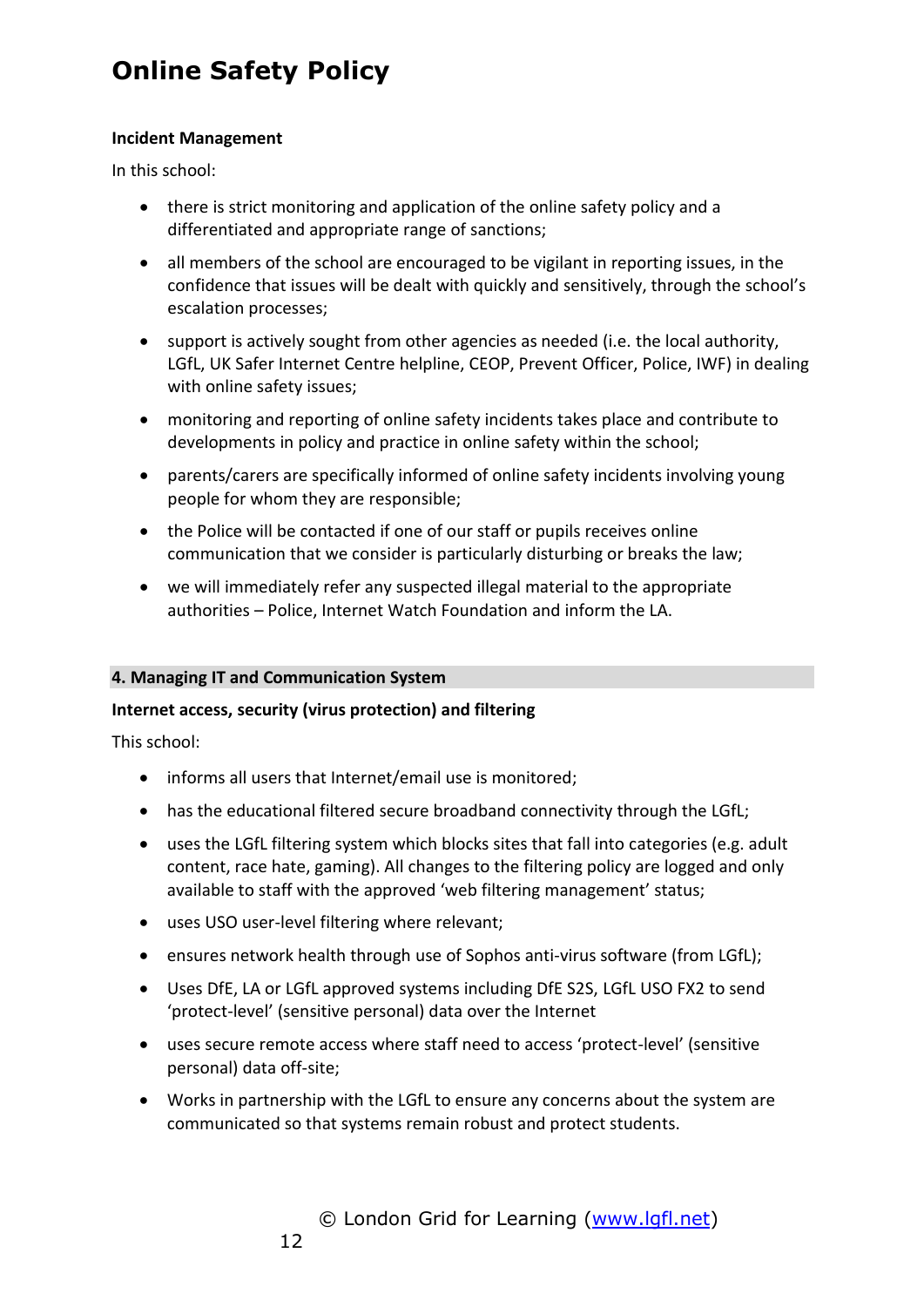#### **Network management (user access, backup)**

This school

- Uses individual, audited log-ins for all users the LGfL USO system;
- Uses guest accounts occasionally for external or short term visitors for temporary access to appropriate services;
- Ensures the Systems Administrator/network manager is up-to-date with LGfL services and policies/requires the Technical Support Provider to be up-to-date with LGfL services and policies;
- Has daily back-up of school data (admin and curriculum);
- Uses secure, 'Cloud' storage (myDRIVE) for data back-up that conforms to DfE [guidance;](https://www.gov.uk/government/publications/cloud-software-services-and-the-data-protection-act)
- Storage of all data within the school will conform to the EU and UK data protection requirements; Storage of data online, will conform to the [EU data protection](http://en.wikipedia.org/wiki/Data_Protection_Directive)  [directive](http://en.wikipedia.org/wiki/Data_Protection_Directive) where storage is hosted within the EU.

To ensure the network is used safely, this school:

- Ensures staff read and sign that they have understood the school's online safety Policy. Following this, they are set-up with Internet, email access and network access. Online access to service is through a unique, audited username and password. The same credentials are used to access the school's network / We also provide a different/use the same username and password for access to our school's network;
- All pupils have their own unique username and password which gives them access to the Internet and other services;
- Makes clear that no one should log on as another user and makes clear that pupils should never be allowed to log-on or use teacher and staff logins;
- Has set-up the network with a shared work area for pupils and one for staff. Staff and pupils are shown how to save work and access work from these areas;
- Requires all users to log off when they have finished working or are leaving the computer unattended;
- Ensures all equipment owned by the school and/or connected to the network has up to date virus protection;
- Makes clear that staff are responsible for ensuring that any computer or laptop loaned to them by the school, is used primarily to support their professional responsibilities.
- Makes clear that staff accessing LA systems do so in accordance with any Corporate policies;

e.g. Borough email or Intranet; finance system, Personnel system etc.

Maintains equipment to ensure Health and Safety is followed;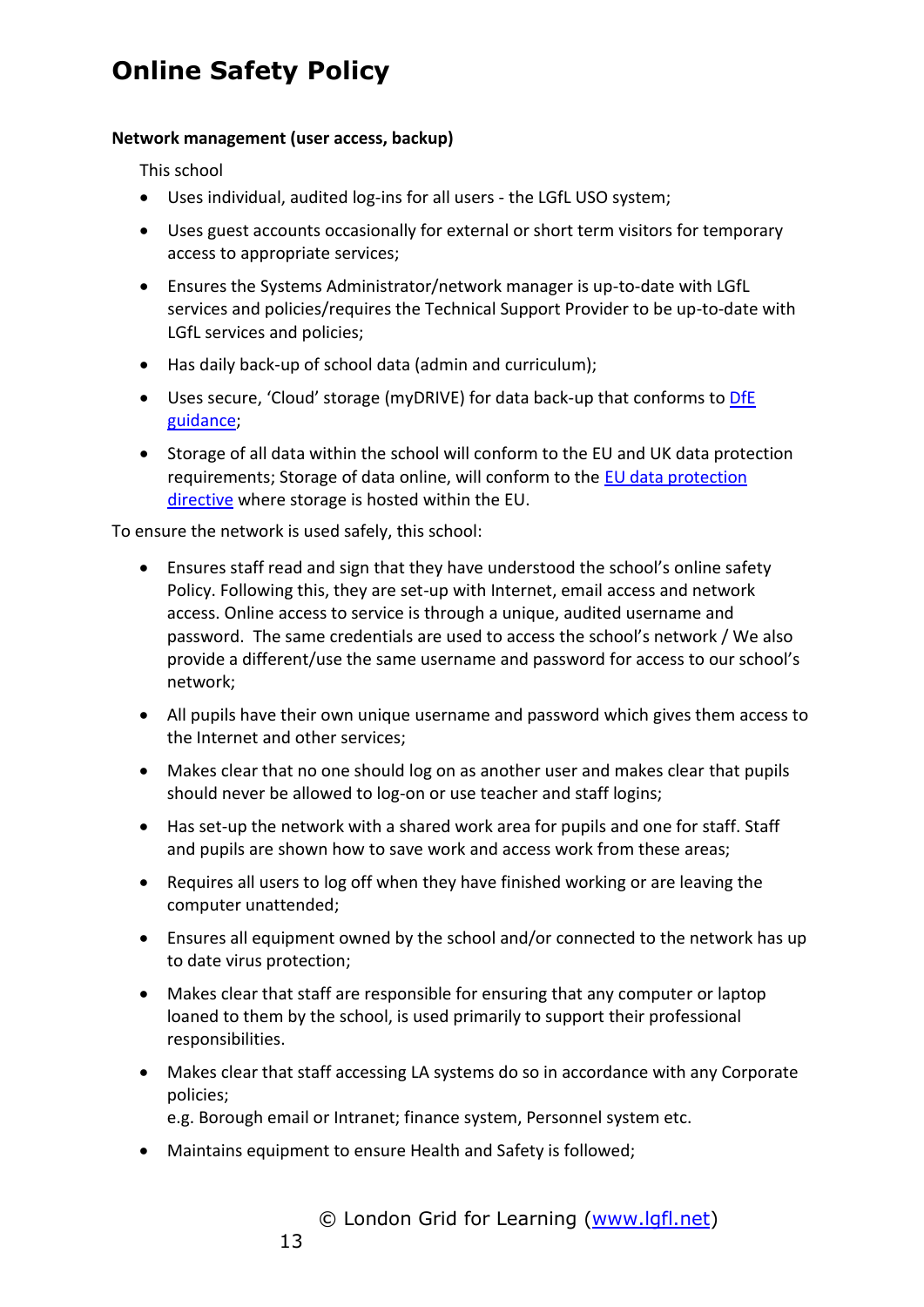- Ensures that access to the school's network resources from remote locations by staff is audited and restricted and access is only through school/LA approved systems:
- Does not allow any outside Agencies to access our network remotely except where there is a clear professional need and then access is audited restricted and is only through approved systems;
- Has a clear disaster recovery system in place that includes a secure, remote off site back up of data;
- This school uses secure data transfer; this includes DfE secure S2S website for all CTF files sent to other schools;
- Ensures that all pupil level data or personal data sent over the Internet is encrypted or only sent within the approved secure system in our LA or through USO secure file exchange (USO FX);
- Our wireless network has been secured to industry standard Enterprise security level /appropriate standards suitable for educational use;
- All IT and communications systems installed professionally and regularly reviewed to ensure they meet health and safety standards;

#### **Password policy**

- This school makes it clear that staff and pupils must always keep their passwords private, must not share with others; If a password is compromised the school should be notified immediately.
- All staff have their own unique username and private passwords to access school systems. Staff are responsible for keeping their password(s) private.
- We require staff to use STRONG passwords.
- We require staff to change their passwords into the MIS, LGfL USO admin site, every 90 days/twice a year.
- We require staff using critical systems to use two factor authentication.

#### **E-mail**

#### **This school**

- Provides staff with an email account for their professional use, London Staffmail/LA email and makes clear personal email should be through a separate account;
- We use anonymous or group e-mail addresses, for example [info@schoolname.la.sch.uk/](mailto:info@schoolname.la.sch.uk)[head@schoolname.la.sch.uk/](mailto:head@schoolname.la.sch.uk)or class e-mail addresses.
- Will contact the Police if one of our staff or pupils receives an e-mail that we consider is particularly disturbing or breaks the law.
- Will ensure that email accounts are maintained and up to date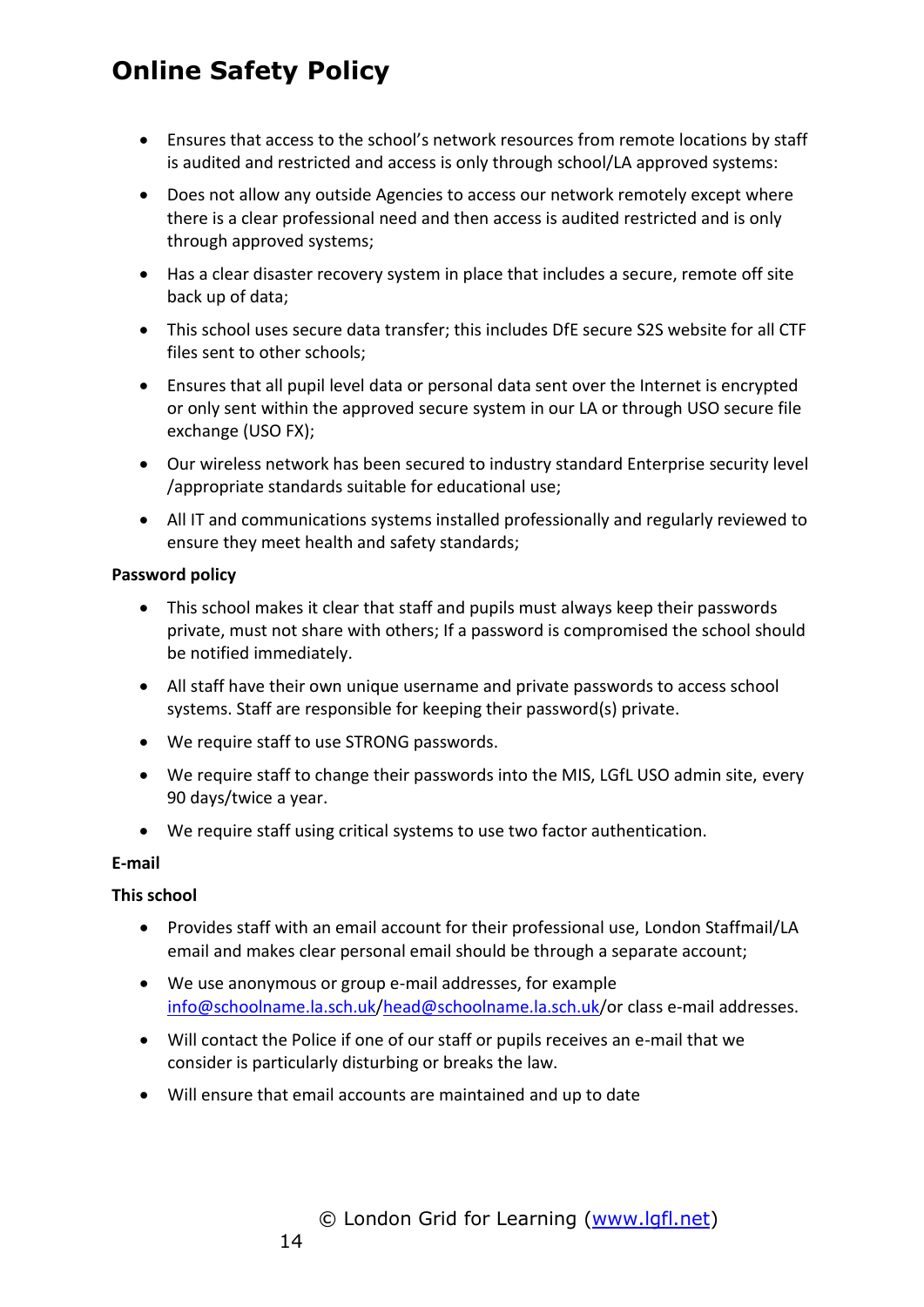We use a number of LGfL-provided technologies to help protect users and systems in the school, including desktop anti-virus product Sophos, plus direct email filtering for viruses.

### **Pupils:**

- We use LGfL pupil email system which are intentionally 'anonymised' for pupil protection.
- Pupils are taught about the online safety and 'netiquette' of using e-mail both in school and at home.

#### **Staff:**

- Staff can only use the LA or LGfL e mail systems on the school system
- Staff will use LA or LGfL e-mail systems for professional purposes
- Access in school to external personal e mail accounts may be blocked
- Never use email to transfer staff or pupil personal data. 'Protect-level' data should never be transferred by email. If there is no secure file transfer solution available for the situation, then the data / file must be protected with security encryption.

#### **School website**

- The Headteacher, supported by the Governing body, takes overall responsibility to ensure that the website content is accurate and the quality of presentation is maintained;
- The school web site complies with statutory DFE requirements;
- Most material is the school's own work; where other's work is published or linked to, we credit the sources used and state clearly the author's identity or status;
- Photographs published on the web do not have full names attached. We do not use pupils' names when saving images in the file names or in the tags when publishing to the school website;

### **Cloud Environments**

- Uploading of information on the schools' online learning space (my USO) is shared between different staff members according to their responsibilities e.g. all class teachers upload information in their class areas;
- Photographs and videos uploaded to the school's online environment will only be accessible by members of the school community;
- In school, pupils are only able to upload and publish within school approved 'Cloud' systems.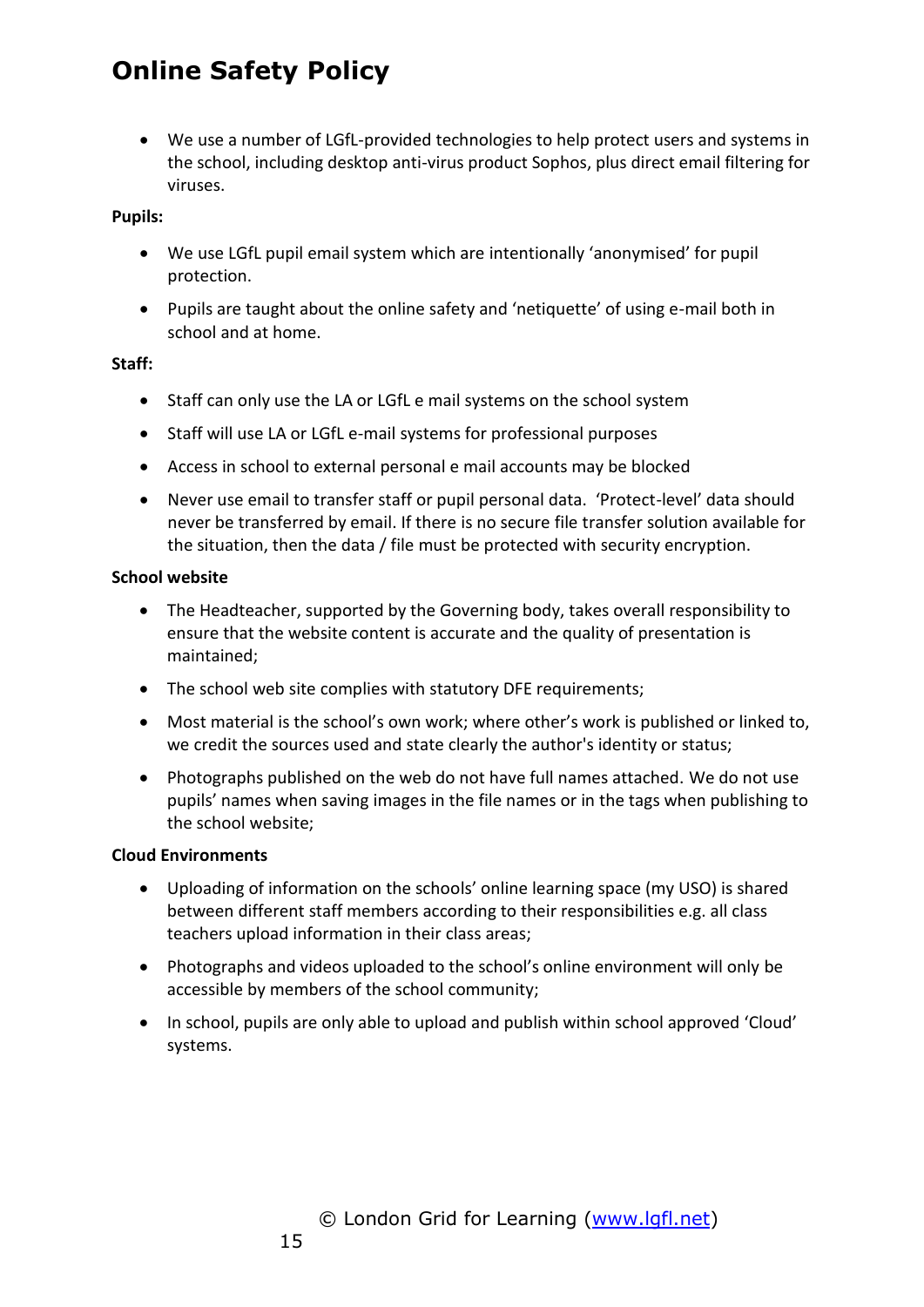### **Social networking**

#### **Staff, Volunteers and Contractors**

- Staff are instructed to always keep professional and private communication separate.
- Teachers are instructed not to run social network spaces for student use on a personal basis or to open up their own spaces to their students, but to use the schools' preferred system for such communications.

#### **School staff will ensure that in private use:**

- No reference should be made in social media to students/pupils, parents/carers or school staff;
- School staff should not be online friends with any pupil/student. Any exceptions must be approved by the Headteacher.
- They do not engage in online discussion on personal matters relating to members of the school community;
- Personal opinions should not be attributed to the school /academy or local authority and personal opinions must not compromise the professional role of the staff member, nor bring the school into disrepute;
- Security settings on personal social media profiles are regularly checked to minimise risk of loss of personal information.

#### **Pupils:**

- Are taught about social networking, acceptable behaviours and how to report misuse, intimidation or abuse through our online safety curriculum work.
- Students are required to sign and follow our [age appropriate] pupil Acceptable Use Agreement.

#### **Parents:**

- Parents are reminded about social networking risks and protocols through our parental Acceptable Use Agreement and additional communications materials when required, for example online safety parent information evenings and school newsletter.
- Are reminded that they need to ask permission before uploading photographs, videos or any other information about other people.

#### **CCTV**

 We have CCTV in the school as part of our site surveillance for staff and student safety. The use of CCTV is clearly signposted in the school. We will not reveal any recordings without appropriate permission.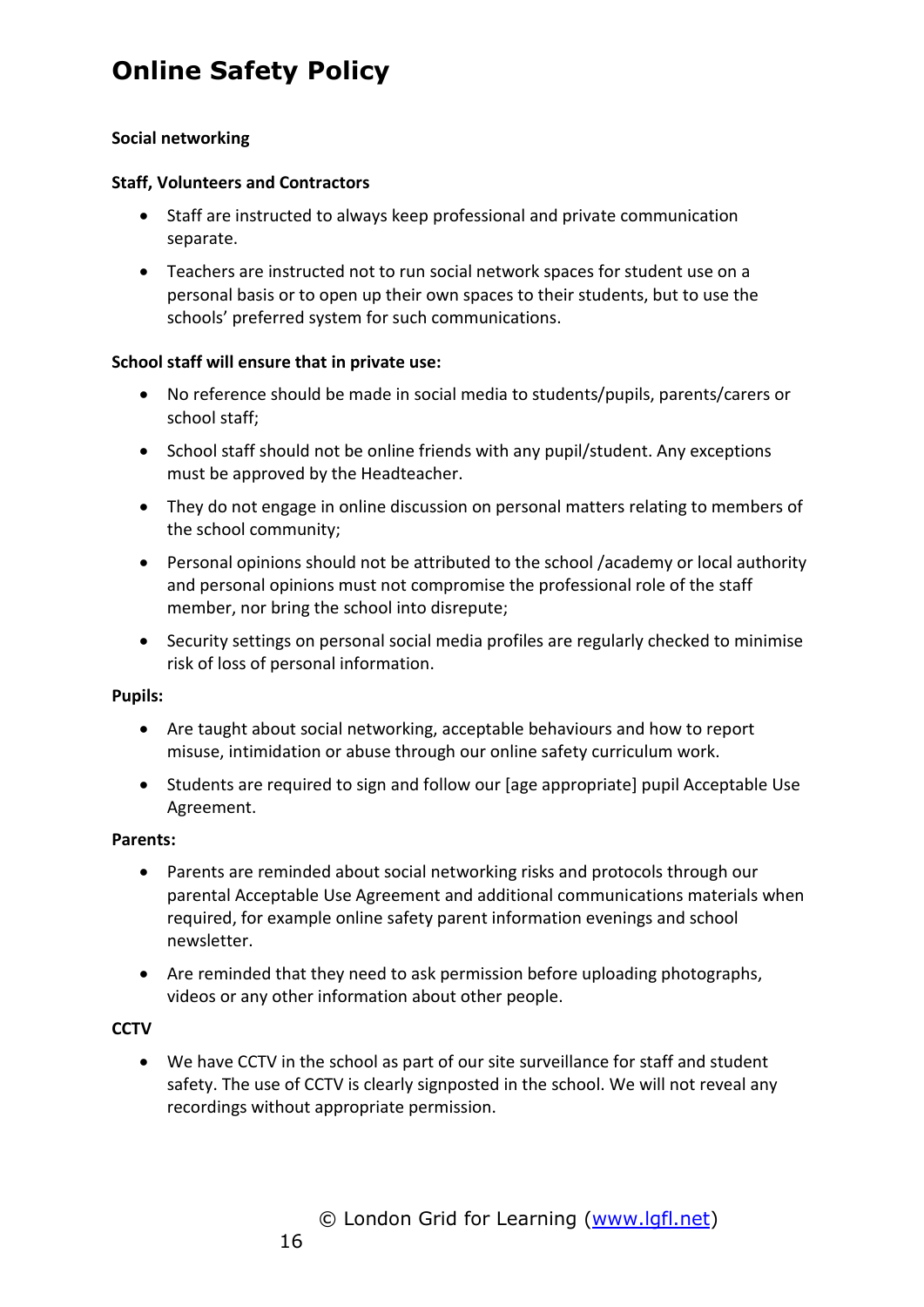#### **5. Data security: Management Information System access and Data transfer**

#### **Strategic and operational practices**

At this school:

- The Head Teacher is the Senior Information Risk Officer (SIRO).
- Staff are clear who are the key contact(s) for key school information (the Information Asset Owners) are. We have listed the information and information asset owners.
- We ensure staff know who to report any incidents where data protection may have been compromised.
- All staff are DBS checked and records are held in a single central record

#### **Technical Solutions**

- Staff have secure area(s) on the network to store sensitive files –admin server.
- We require staff to log-out of systems when leaving their computer.
- We use the LGfL USO AutoUpdate, for creation of online user accounts for access to broadband services and the LGfL content.
- All servers are in lockable locations and managed by DBS-checked staff.
- Details of all school-owned hardware will be recorded in a hardware inventory.
- Details of all school-owned software will be recorded in a software inventory.
- Disposal of any equipment will conform to [The Waste Electrical and Electronic](http://www.legislation.gov.uk/uksi/2006/3289/pdfs/uksi_20063289_en.pdf)  [Equipment Regulations 2006](http://www.legislation.gov.uk/uksi/2006/3289/pdfs/uksi_20063289_en.pdf) and/or [The Waste Electrical and Electronic Equipment](http://www.legislation.gov.uk/uksi/2007/3454/pdfs/uksi_20073454_en.pdf)  [\(Amendment\) Regulations 2007.](http://www.legislation.gov.uk/uksi/2007/3454/pdfs/uksi_20073454_en.pdf) [Further information](http://www.environment-agency.gov.uk/business/topics/waste/32084.aspx) can be found on the Environment Agency website.
- Where any protected or restricted data has been held we get a certificate of secure deletion for any server that once contained personal data.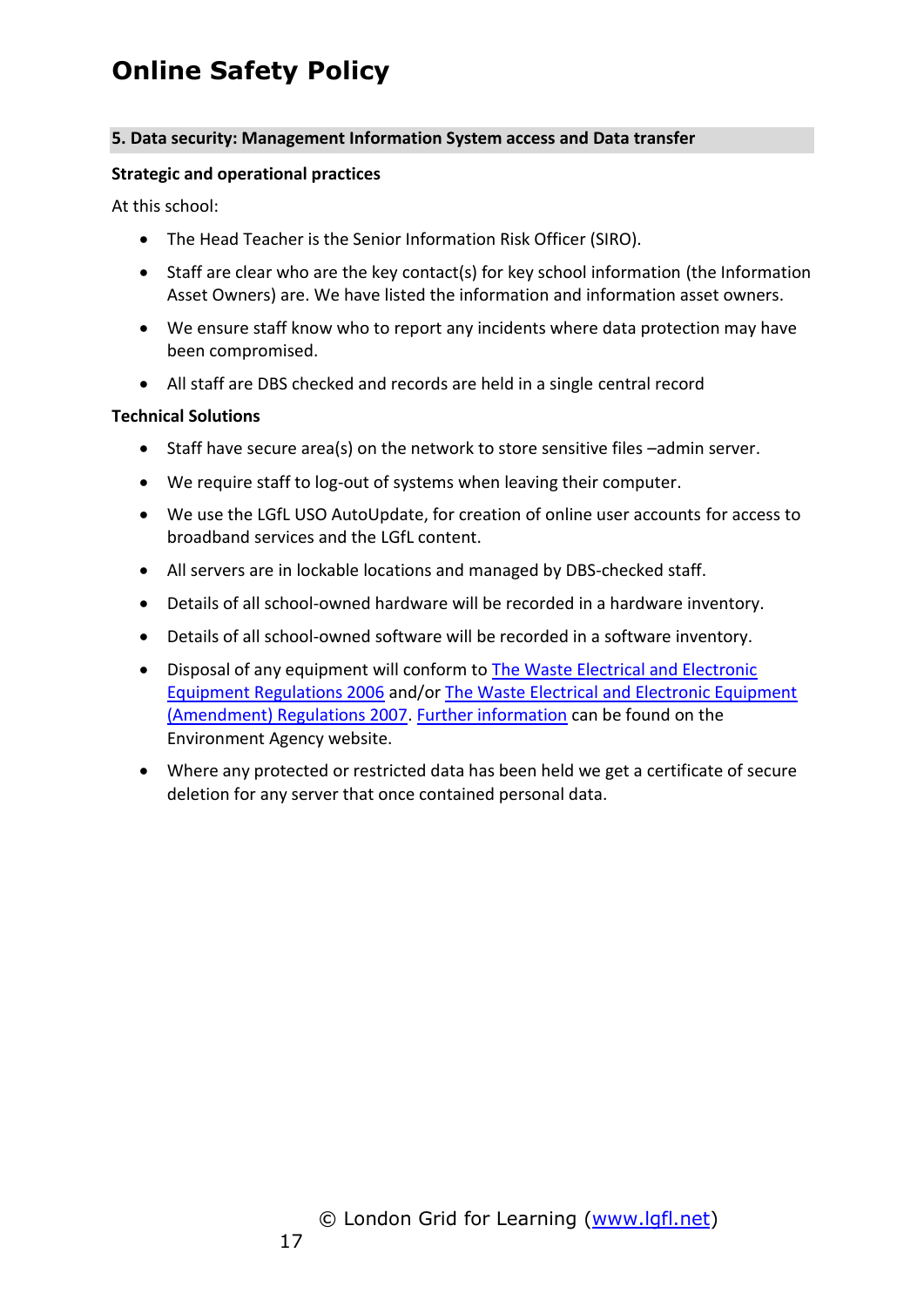#### **6. Equipment and Digital Content**

#### **Mobile Devices (Mobile phones, tablets and other mobile devices)**

- Mobile devices brought into school are entirely at the staff member, students & parents or visitors own risk. The School accepts no responsibility for the loss, theft or damage of any phone or hand held device brought into school.
- Mobile devices brought in to school are the responsibility of the device owner. The school accepts no responsibility for the loss, theft or damage of personally-owned mobile devices.
- No students should bring his or her mobile phone or personally-owned device into school. Any device brought into school will be confiscated. Year 6 children are to hand mobile devices to the office for safe keeping during the school day.
- Personal mobile devices will not be used during lessons or formal school time unless as part of an approved and directed curriculum-based activity with consent from Headteacher / SLT.
- No images or videos should be taken on mobile devices without the prior consent of the person or people concerned.
- Staff members may use their phones during school break times.
- All visitors are requested to keep their phones on silent.
- The recording, taking and sharing of images, video and audio on any personal mobile device is to be avoided, except where it has been explicitly agreed by the Headteacher. Such authorised use is to be recorded. All mobile device use is to be open to monitoring scrutiny and the Headteacher is able to withdraw or restrict authorisation for use at any time, if it is deemed necessary.
- The School reserves the right to search the content of any mobile devices on the school premises where there is a reasonable suspicion that it may contain illegal or undesirable material, including pornography, violence or bullying. Staff mobiles devices may be searched at any time as part of routine monitoring.
- Staff may use their phones during break times. If a staff member is expecting a personal call they seek specific permissions to use their phone at other than their break times.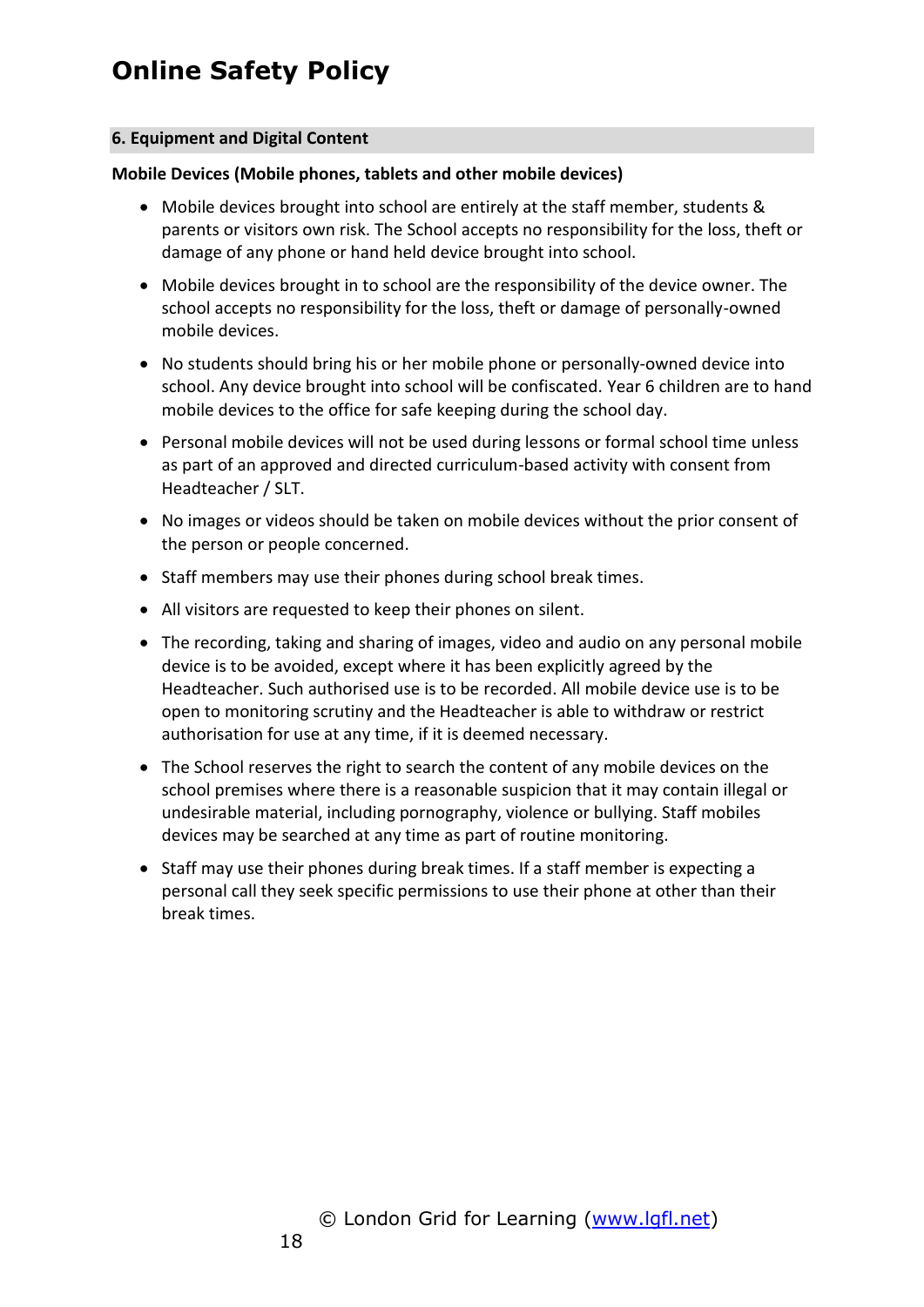#### **Storage, Synching and Access**

#### **The device is accessed with a school owned account**

- The device has a school created account and all apps and file use is in line with this policy. No personal elements may be added to this device.
- PIN access to the device must always be known by the network manager.

#### **The device is accessed with a personal account**

- If personal accounts are used for access to a school owned mobile device, staff must be aware that school use will be synched to their personal cloud, and personal use may become visible in school and in the classroom.
- PIN access to the device must always be known by the network manager.
- Exit process when the device is returned the staff member must log in with personal ID so that the device can be Factory Reset and cleared for reuse.

#### **Students' use of personal devices**

- The School strongly advises that student mobile phones and devices should not be brought into school.
- The School accepts that there may be particular circumstances in which a parent wishes their child to have a mobile phone for their own safety.
- If a student breaches the school policy, then the device will be confiscated and will be held in a secure place in the school office. Mobile devices will be released to parents or carers in accordance with the school policy.
- Students should protect their phone numbers by only giving them to trusted friends and family members. Students will be instructed in safe and appropriate use of mobile phones and personally-owned devices and will be made aware of boundaries and consequences.

#### **Staff use of personal devices**

- Staff handheld devices, including mobile phones and personal cameras must be noted in school – name, make & model, serial number. Any permitted images or files taken in school must be downloaded from the device and deleted in school before the end of the day.
- Staff are not permitted to use their own mobile phones or devices in a professional capacity, such as for contacting children, young people or their families within or outside of the setting.
- Staff will be issued with a school phone where contact with students, parents or carers is required, for instance for off-site activities.
- Mobile Phones and personally-owned devices will be switched off or switched to 'silent' mode. Bluetooth communication should be 'hidden' or switched off and mobile phones or personally-owned devices will not be used during teaching periods